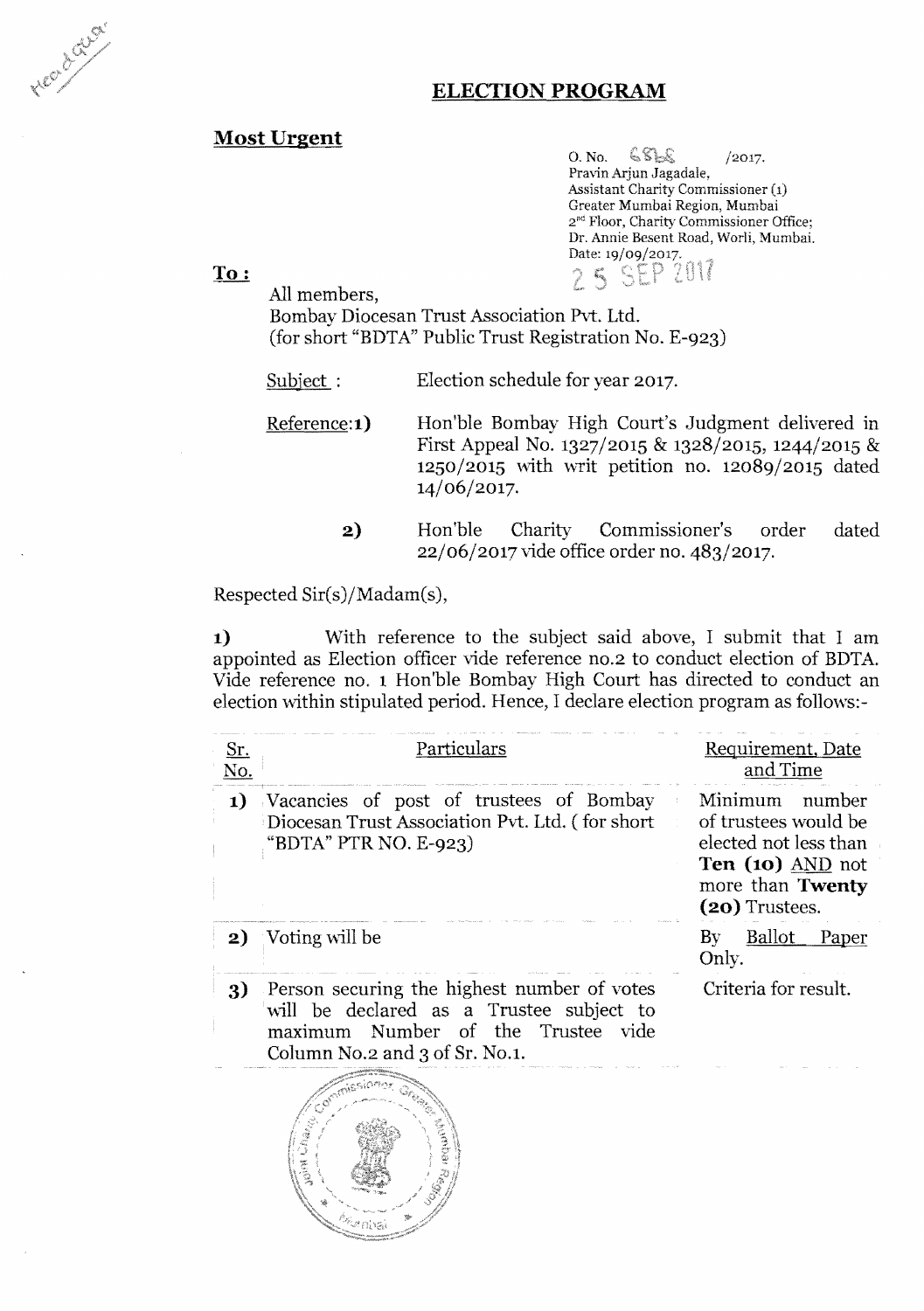| 4) | Formation of Member(Voter) list, which will<br>be published on the Notice board of BDTA<br>Private Limited, 19/12, Hazarimal Somani<br>Marg, Fort, Mumbai, 400 001.<br><b>AND</b>                                                                                                                                                                                                                                                                  | Date:- $29/09/2017$<br>Time: $-05$ -00 pm.                                                  |  |
|----|----------------------------------------------------------------------------------------------------------------------------------------------------------------------------------------------------------------------------------------------------------------------------------------------------------------------------------------------------------------------------------------------------------------------------------------------------|---------------------------------------------------------------------------------------------|--|
|    | Notice Board of office of the Hon'ble Charity<br>Commissioner, Maharashtra State, Mumbai<br>and Notice board of Public Trust Registration<br>office, Greater Mumbai Region, Mumbai, 3 <sup>rd</sup><br>and 2 <sup>nd</sup> Floor, Dr. Annie Besent Road, Worli,<br>Mumbai 400018.                                                                                                                                                                  |                                                                                             |  |
| 5  | Time to raise an objection on Voter list.<br>(Objections are to be<br>received <b>only</b> by<br>Returning Officer in Office in writing by Asst.<br>Charity Commissioner(1) at Public Trust<br>Registration Office, Greater Mumbai Region,<br>Mumbai, 2 <sup>nd</sup> Floor, Dr. Annie Besent Road,<br>Worli, Mumbai-400018)                                                                                                                       | Date:- $03/10/2017$<br>and $04/10/2017$<br>Between 11:00 am<br>to 01-30 pm.                 |  |
| 6) | Display of Final Voter List, which will be<br>published on the Notice board of BDTA<br>Private Limited, 19/12, Hazarimal Somani<br>Marg, Fort, Mumbai, 400 001.<br><b>AND</b><br>Notice Board of office of the Hon'ble Charity<br>Commissioner's Office at $3^{rd}$ floor and Notice<br>board of Public Trust Registration office,<br>Greater Mumbai Region, Mumbai, 2 <sup>nd</sup> Floor,<br>83, Dr. Annie Besent Road, Worli, Mumbai<br>400018. | Date:- $05/10/2017$<br>Time:-12:00 p m.                                                     |  |
| 7) | Issuance of Nomination form by Election<br><b>officer/returning officer</b> in chamber of<br>Assistant Charity Commissioner(1), Public<br>Trust Registration Office, Greater Mumbai<br>Region, Mumbai, 2 <sup>nd</sup> Floor, 83, Dr. Annie<br>Besent Road, Worli, Mumbai- 400018 upon<br>proof of identity of member.                                                                                                                             | 06/10/2017<br>Date:-<br>07/10/2017<br>and<br>during 11-00 am to<br>03-00 pm.                |  |
| 8) | Acceptance of duly filed nomination forms in<br>chamber of Returning officer.                                                                                                                                                                                                                                                                                                                                                                      | Date:- $06/10/2017$ ,<br>07/10/2017<br>and<br>09/10/2017 during<br>11-00 am to 03-00<br>pm. |  |
| 9) | Scrutiny of Nomination forms in chamber of<br>Returning officer.                                                                                                                                                                                                                                                                                                                                                                                   | Date:-<br>10/10/2017.<br>Time:- $11:00$ am to<br>03-00 pm                                   |  |
|    | 10) Withdrawal of Nomination forms in chamber<br>of Returning officer.                                                                                                                                                                                                                                                                                                                                                                             | Date:- $11/10/2017$ .<br>Time:- 11:00 am to<br>03-00 pm                                     |  |
|    |                                                                                                                                                                                                                                                                                                                                                                                                                                                    |                                                                                             |  |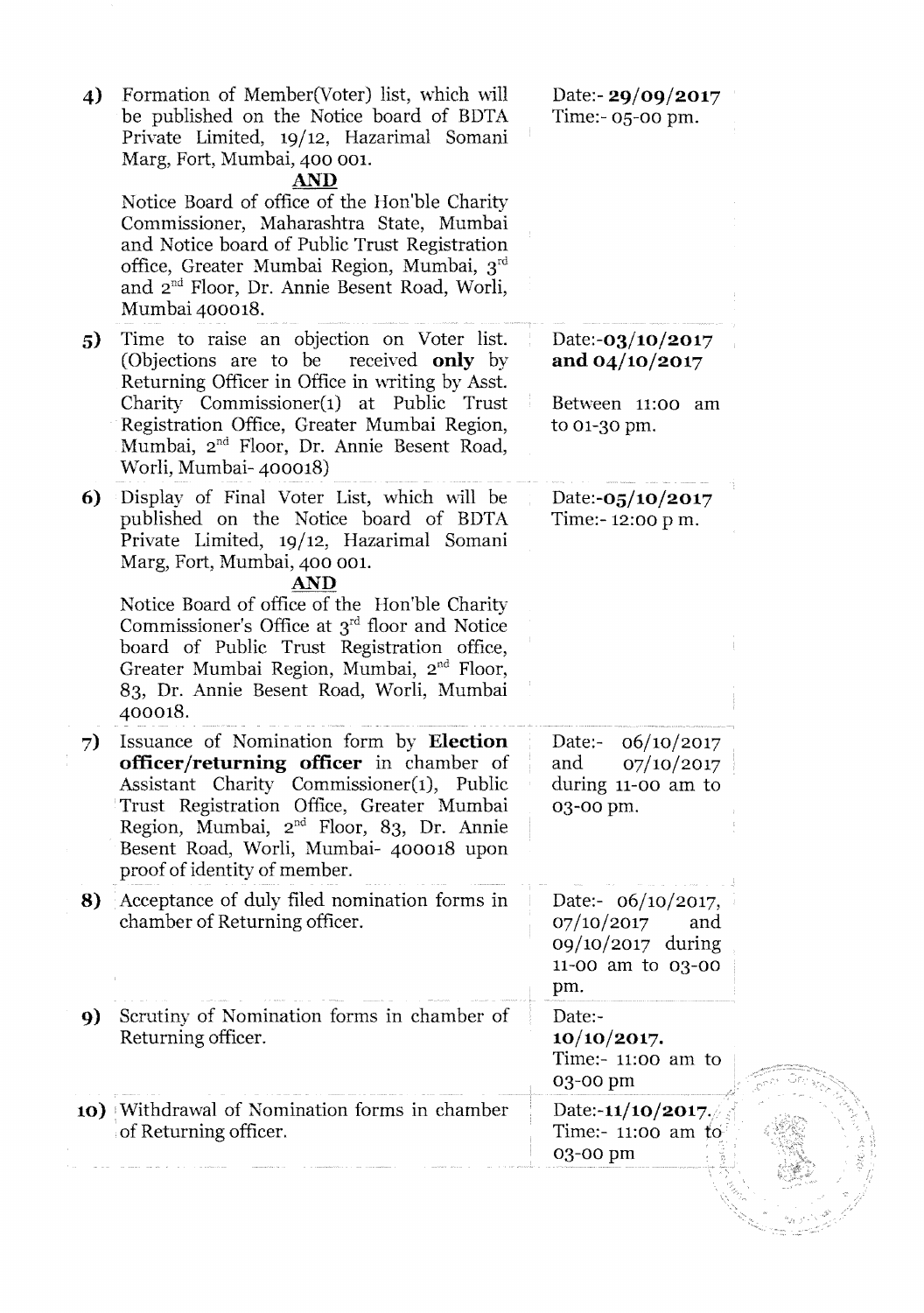**11)**  Display of Valid Nomination forms on the Notice board of BDTA Private Limited, 19/12, Hazarimal Somani Marg, Fort, Mumbai, 400 001.

#### **AlVD**

Notice Board of office of the Hon'ble Charity Commissioner, Maharashtra State, Mumbai AND Notice board of Public Trust Registration office, Greater Mumbai Region, Mumbai,  $3^{rd}$  and  $2^{nd}$  Floor, 83, Dr. Annie Besent Road, Worli, Mumbai 400018.

**12)** Election of BDTA will be held on date and time mentioned at Column No. 3. Voters are requested to bring Valid Identity cards issued by the Government of India, Maharashtra or any other State of India. In absence of valid Identity Card, such person shall not be allowed to cast vote.

Only eligible voter shall be allowed to vote.

**13)** Counting of Votes will be begin at office of BDTA Trust.

14) Declaration of Result On the notice board of BDTA Private Limited, 19/12, Hazarimal Somani Marg, Fort, Mumbai, 400 001.

( P. A. Jagdale ) Assistant Charity Commissioner(1), Greater Mumbai Region. Mumbai cum Election officer of Bombay Diocesan Trust Association Pvt. Ltd.

Date:- **11/10/2017**  Time:- 05-00 pm

Date:- **14/10/2017**  Time:- 10-00 am to 03-00 pm **Place** of **election:-** BDTA **election:-**<br>Private Limited, 19/12, Hazarimal Somani Marg, Fort, Mumbai, 400 001.

Soon after election time is over. Date:-14/10/2017 Time:- 03-15 pm to 04:45 pm

Date:-14/10/2017 At 05:00 pm

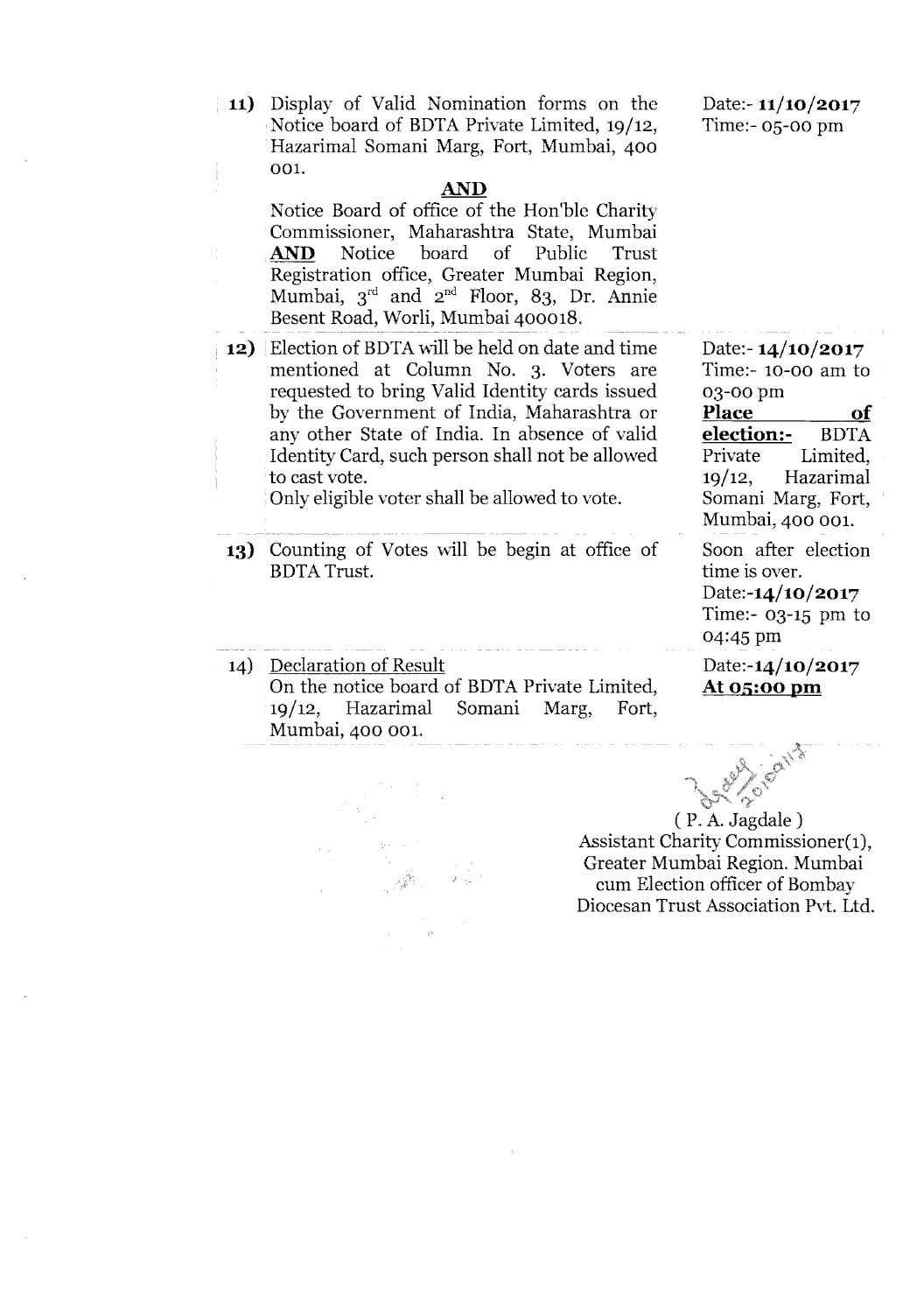# **Voters** List

 $O. No.$   $72.34$  /2017. Pravin Arjun Jagadale, Returning Officer of Bombay Diocesan Trust Association Pvt. Ltd. Assistant Charity Commissioner (1), Greater Mumbai Region. Mumbai. Date: 05/10/2017.

# **E** CC 2017<br>List of Voters List eligible to vote in the election of Bombay Diocesan Trust Association Pvt. Ltd. having Public Trust Registration No. E-923 in Mumbai Region, which is to be held on *14/1012017.*

- Subject : Election schedule for year 2017.
- Reference: 1) Hon'ble Bombay High Court's Judgment delivered in First Appeal No. 1327/2015 & 1328/2015, 124412015 *&*  1250/2015 with petition no. 12089/2015 dated 14/06/201
	- 2) Hon'ble Charity Commissioner's order dated 22/06/2017 vide office order no. 483/2017.

Respected Sir(s)/Madam(s),

1) With reference to the subject said above, I submit that I am appointed as Election officer vide reference no.2 to conduct election of BDTA. Vide reference no. 1 Hon'ble Bombay High Court has directed to conduct an election within stipulated period. Hence, I declared list of voters eligible to vote in the election of Bombay Diocesan Trust Association Pvt. Ltd. having Public Trust Registration No. E-923 in Mumbai Region, which is to be held on  $14/10/2017$ .

### List of Voters eligible to vote in the election of Bombay Diocesan Trust Association Pvt. Ltd. (PTR NO. E-923), which is to be held on  $14/10/2017$ .

| Sr. No. | <b>List of Voters</b>          |  |
|---------|--------------------------------|--|
|         | Mr. C.A. Khemkar               |  |
|         | Mr. A. Daniels                 |  |
|         | Mr. S. Lewis                   |  |
|         | Lt. Col. A. M. Ganankan (Rtd.) |  |
|         | Mr. Sagar Shroff               |  |
|         | Frost rath                     |  |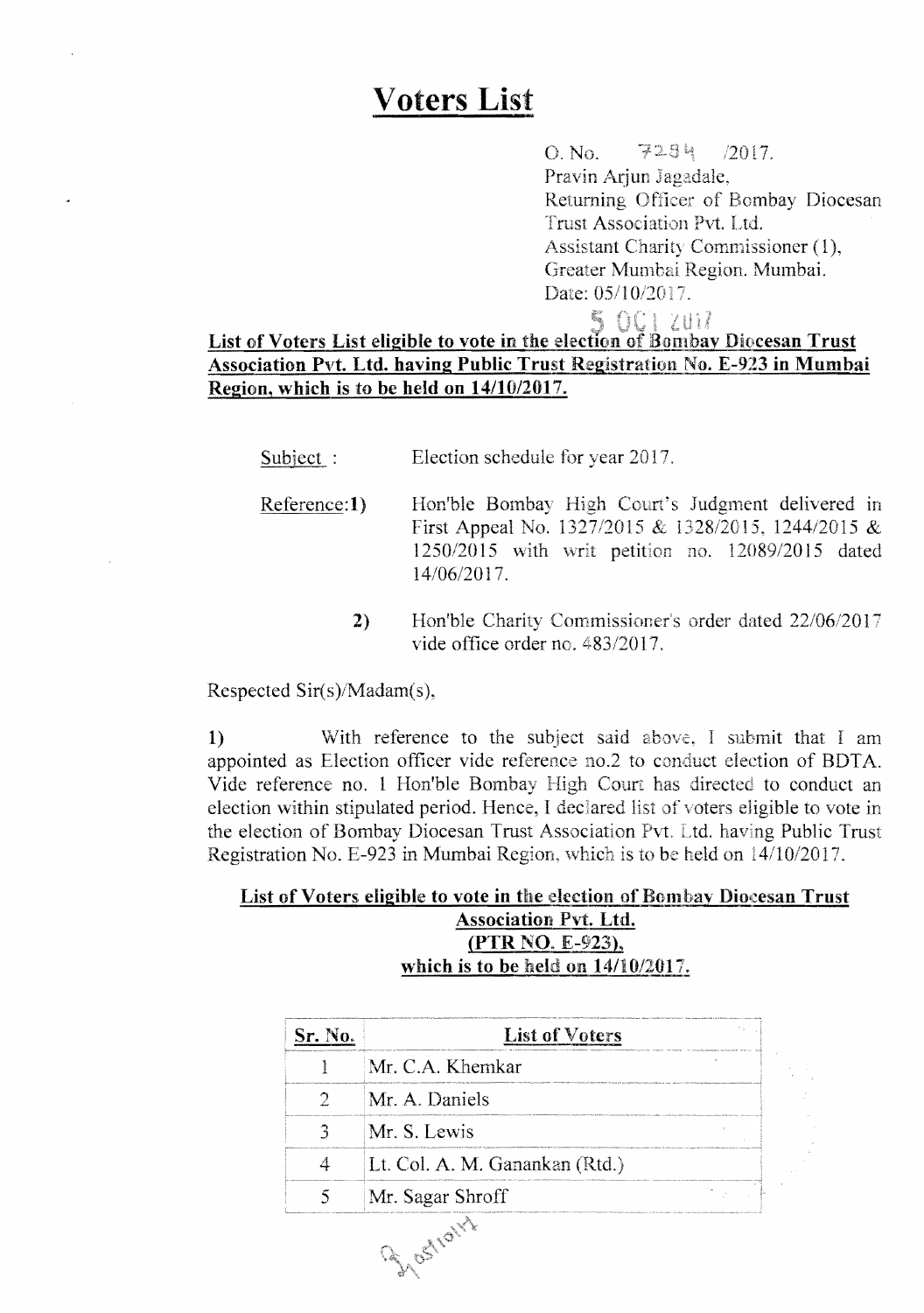| 6               | Mr. K.D. Abhyankar        |
|-----------------|---------------------------|
| 7               | Mrs. S.J. Gaikwad         |
| 8               | Rev. A. Parshad           |
| 9               | Mrs. V.A. Guje            |
| 10              | Mr. R.E. Ranade           |
| $1\overline{1}$ | Mr. S.J. Flank            |
| 12              | Comde. TMJ Champion       |
| 13              | Anuj Shukla               |
| 14              | Lt. Col. Jayant Barla     |
| 15              | Mrs. Marry A Kalokhe      |
| 16              | Mr. T.I. Punnan           |
| 17              | Mr. E. Francis            |
| 18              | Mr. Jason Samuel          |
| 19              | Mr. Mukund Bhide          |
| 20              | A S. Jadhav               |
| 21              | Mr. Jayant Dhilpe         |
| 22              | Mr. Paul Balmi            |
| 23              | Mr. Vipul Rawade          |
| 24              | Mrs. Stella David         |
| 25              | Mr. Ravindra Londhe       |
| 26              | Mr. Norman Laffery        |
| 27              | Mr. Devdas Prabakar       |
| 28              | Mrs. Juliet James         |
| 29              | Mr. James Baker           |
| 30              | Mr. Kishore Pendurkar     |
| 31              | Mr. Sunil Rawade          |
| 32              | Mr. Raj Rubdy             |
| 33              | Mr. Christopher Gomes     |
| 34              | Mr. Rajan Pratap Randive. |

Date: 05/10/2017

CANA

 $(P. A. Jagdale)$ Retuming of Bombay Diocesan Trust Association Pvt. Ltd.<br>
/ Assistant Charity Commissioner(1),<br>
Greater Mumbai Region. Mumbai.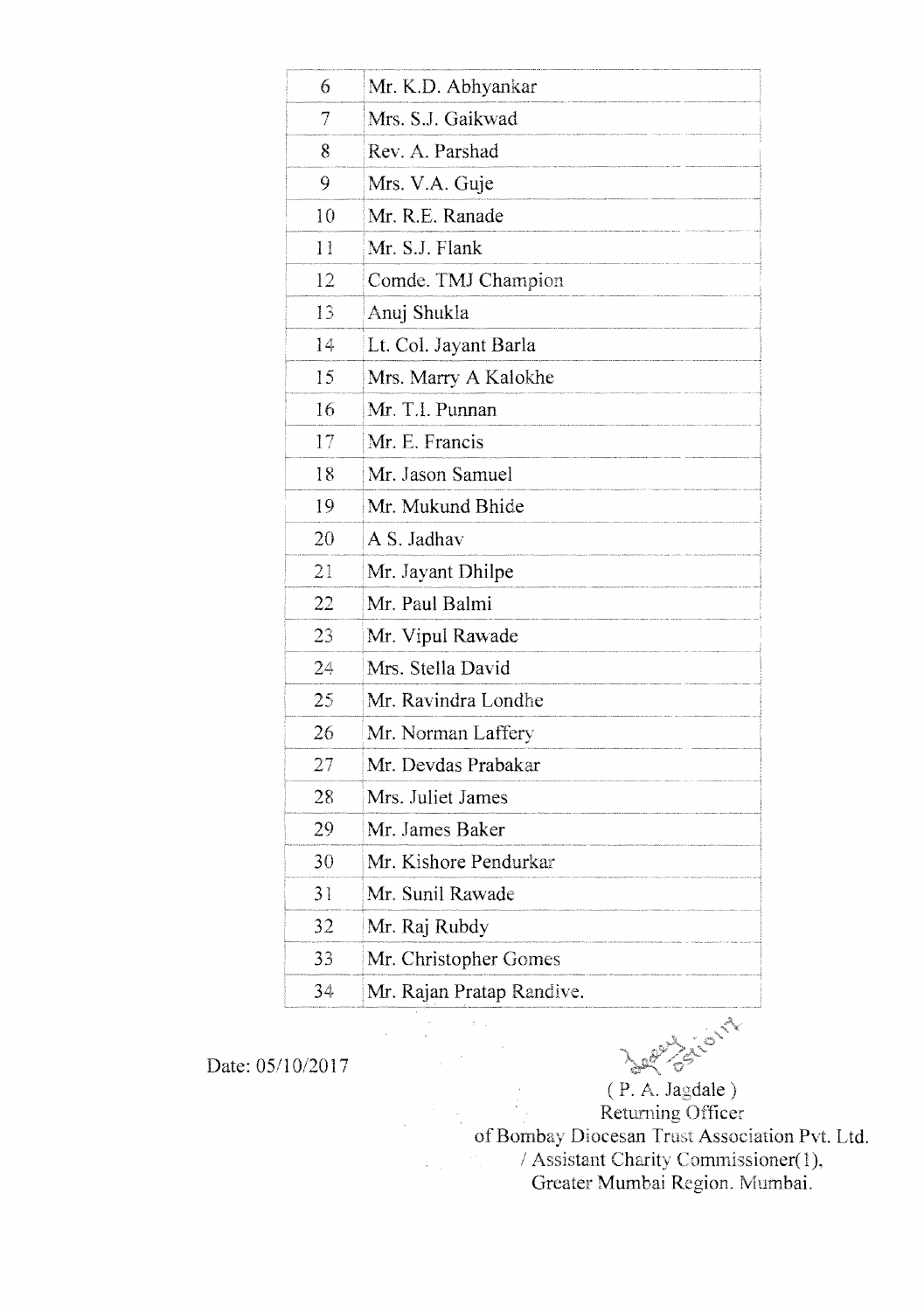$\overline{311}$ :  $\overline{25}$  -  $\overline{78}$ 48 / 14<br>सार्वजनि जन्म नोंदणी कार्यालय

हैं है।<br>List of valid Nomination forms of Candidates for धर्मादाय अन्युक्त भवन, २ रा माळा

| Election Bombay Diocesan Trust Association Pvt. Ltd. (PTR No. E39 की) के दिल शेड, वरळी, |                      |
|-----------------------------------------------------------------------------------------|----------------------|
| held on $14/10/2017$                                                                    | $H$ as $X$ 00 09 $L$ |

| Sr<br>No.      | <b>Nomination form Number</b> | Name of Candidates               | 2017              |
|----------------|-------------------------------|----------------------------------|-------------------|
| $\mathbf{1}$   | BDTA Pvt.Ltd/001/2017-18      | James Baker                      | Found to be Valid |
| $\overline{2}$ | BDTA Pvt.Ltd/002/2017-18      | Mr. Sunil Rawade                 | Found to be Valid |
| 3              | BDTA Pvt.Ltd/003/2017-18      | Lt. Col. Allen Mohan<br>Gnanakan | Found to be Valid |
| $\overline{4}$ | BDTA Pvt.Ltd/004/2017-18      | Mr. Paul Balmi                   | Found to be Valid |
| 5              | BDTA Pvt.Ltd/005/2017-18      | Mr. Jayant Barla                 | Found to be Valid |
| 6              | BDTA Pvt.Ltd/006/2017-18      | Mr. Eniath Francis               | Found to be Valid |
| $\overline{7}$ | BDTA Pvt.Ltd/007/2017-18      | Mr. Norman Laffrey               | Found to be Valid |
| 8              | BDTA Pvt.Ltd/008/2017-18      | Mrs. Stella David                | Found to be Valid |
| 9              | BDTA Pvt.Ltd/009/2017-18      | Mr. Ravindra Londhe              | Found to be Valid |
| 10             | BDTA Pvt.Ltd/010/2017-18      | Mr. Jayant Dhilpe                | Found to be Valid |
| 11             | BDTA Pvt.Ltd/011/2017-18      | Mrs. Juliet James                | Found to be Valid |
| 12             | BDTA Pvt.Ltd/013/2017-18      | Mr. Kamlakar D. Abhyankar        | Found to be Valid |
| 13             | BDTA Pvt.Ltd/014/2017-18      | Dr. Vipul Rawade                 | Found to be Valid |

Greate Place:- Mumbai Date:-  $11/10/20$ O hinesto No.

(P. A. Jagdale) Returning officer of Election of Bombay Diocesan Trust Association Pvt. Ltd **AND** Assistant Charity Commissioner(1), Greater Mumbai Region, Mumbai.

 $\lambda$  $\overline{\circ}$ 

Note:- Process of Election will be held as per declared program.

**Dal Region**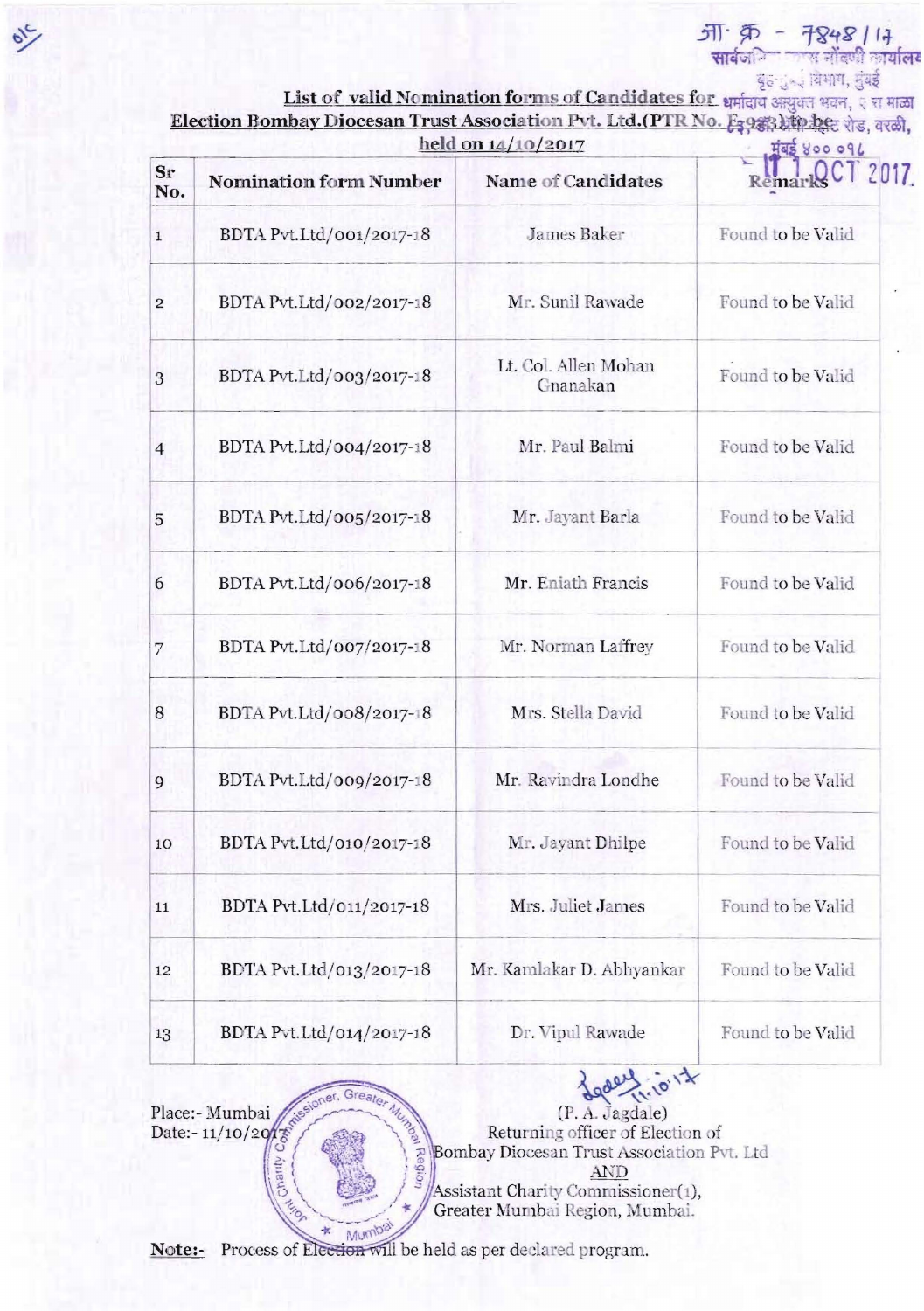The list of winning candidates in descending order is as under<br>with their secured votes secured in election of Bombay Diocesan<br>Trust Association Pvt. Ltd. (having its PTR NO. E-923), held on<br> $14/10/2017$  at its registered

| 1                       | $\mathbf 2$                                | ٠<br>3                                    | 4                                             |
|-------------------------|--------------------------------------------|-------------------------------------------|-----------------------------------------------|
| N<br>0.                 | Sr Nominatio<br>n form<br><b>Number</b>    | <b>Name of Candidates</b>                 | <b>Votes</b><br>secured in<br>the<br>election |
| $\mathbf{1}$            | <b>BDTA</b><br>Pvt.Ltd/001<br>/2017-18     | Mr. James Baker                           | 10                                            |
| 2                       | <b>BDTA</b><br>Pvt.Ltd/004<br>$/2017 - 18$ | Mr. Paul Balmi                            | 10                                            |
| 3                       | <b>BDTA</b><br>Pvt.Ltd/005<br>$/2017-18$   | Mr. Jayant Barla                          | 10                                            |
| $\overline{\mathbf{4}}$ | <b>BDTA</b><br>Pvt.Ltd/008<br>/2017-18     | Mrs. Stella David                         | 10                                            |
| 5                       | <b>BDTA</b><br>Pvt.Ltd/010<br>/2017-18     | Mr. Jayant Dhilpe                         | 10                                            |
| 6                       | <b>BDTA</b><br>Pvt.Ltd/006<br>/2017-18     | Mr. Eniath Francis                        | 10                                            |
| 7                       | <b>BDTA</b><br>Pvt.Ltd/003<br>/2017-18     | Col.<br>Lt.<br>Allen<br>Mohan<br>Gnanakan | 10                                            |
| 8                       | <b>BDTA</b><br>Pvt.Ltd/011/<br>2017-18     | Mrs. Juliet James                         | 10                                            |
| 9                       | <b>BDTA</b><br>Pvt.Ltd/007<br>/2017-18     | Mr. Norman Laffrey                        | 10                                            |
| 10                      | <b>BDTA</b><br>Pvt.Ltd/009<br>$/2017-18$   | Mr. Ravindra Londhe                       | 10                                            |
| 11                      | <b>BDTA</b><br>Pvt.Ltd/013<br>/2017-18     | Mr. Kamlakar D. Abhyankar                 | ۰<br>06                                       |
|                         | <b>BDTA</b>                                | Mr. Sunil Rawade                          | 06                                            |